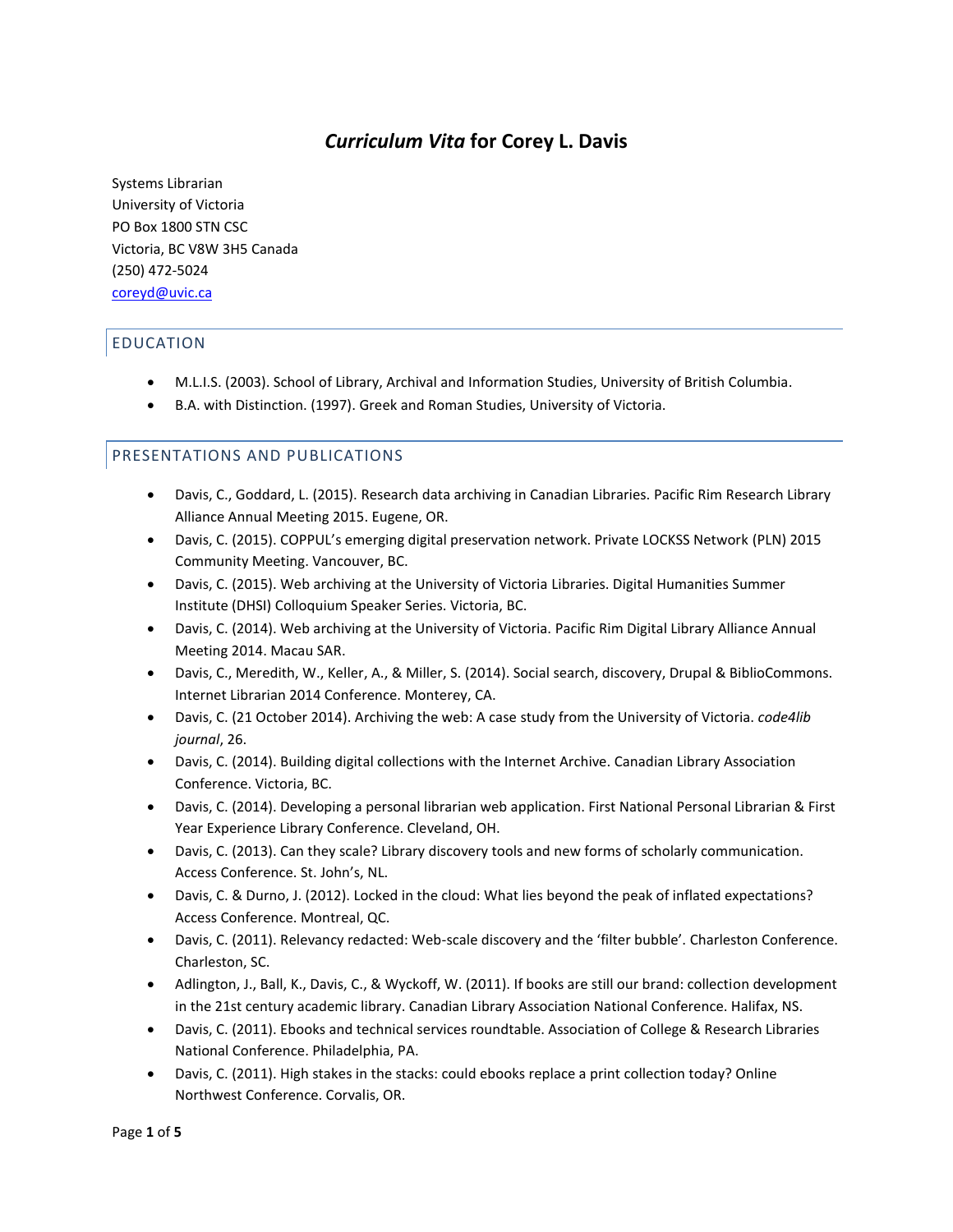- Davis, C., Gick, N., McFarland, D. & Webster, P. (2011). Do we hear the angels singing? Next generation web-scale discovery. Canadian Library Association National Conference. Halifax, NS.
- Croft, R. & Davis, C. (2010). Ebook usage in a distributed learning academic library. Fourteenth Off-Campus Library Services Conference. Cleveland, OH.
- Croft, R., & Davis, C. (2010). E-books revisited: Surveying student e-book usage in a distributed learning academic library 6 years later. *Journal of Library Administration*, 50(5), 543-569.
- Davis, C, Gick, N., McFarland, D. & Wright, E. (2011). Single search? The promises and pitfalls of webscale discovery [half-day pre-conference]. British Columbia Library Association Conference. Victoria, BC.
- Davis, C. & Mussell, J. (2010). Sources for your courses. Lunch and Learn with the Centre for Instructional Technologies, Royal Roads University, Victoria, BC.
- Davis, C. & Wood, A. (2010). Ebook discovery and access: we want it now! Canadian Library Association National Conference and Trade Show. Edmonton, AB.
- Davis, C. (2010). Electronic books: the present and future of the monograph at Royal Roads University and beyond. Roads to Research presentation for the Office of Research, Royal Roads University. Victoria, BC.
- Davis, C. (2010). Information wants to be free: but how much will it cost? Pacific Library Association / Washington Library Association Conference. Victoria, BC.
- Davis, C. (2010). Review of the book Free: the future of a radical new price. Alki: The Washington Library Association Journal, 26(3), 19.
- Davis, C. (2010). The future of the book. IdeaWave Conference. Victoria, BC.
- Davis, C. (2007). Opening Doors to Information: Partnerships for Improving Access by Students with Print Disabilities. Canadian Association of College & University Student Services. Saskatoon, SK.
- Davis, C. (2007). Redesigning Your Library's Website. Invited member of panel presentation, British Columbia Library Association Conference. Vancouver, BC.
- Davis, C. (2006). Making Online Courses Accessible. Canadian Network for Innovation in Education. Montreal, QB.
- Davis, C & Tin, T. (2005). A Tale of Two Cities: BCOU's Virtual Library Collection and Athabasca University's Digital Reading Room. British Columbia Library Association Conference. Vancouver, BC.
- Davis, C. (2004). Libraries & Distance Education: A view from the BC Open University. Academic Librarians in Public Service (BCLA-ALPS) December Forum. University of British Columbia, Vancouver, BC.
- Davis, C. (2004). Really Simple Syndication: Awareness in a Distributed Learning Environment. Online Northwest Conference. Corvalis, OR.

## AWARDS

- 2015. Digital Humanities Institute Resident Fellowship, University of Rochester. Amount: US\$3000
- 2014. Karl Lo Award, Pacific Rim Digital Library Alliance. Amount: US\$3300
- 2007. Dr. Dayton M. Forman Memorial Award (as part of the BC College and Institute Library Services [CILS] team).

## COMMITTEES AND WORKING GROUPS

Chair, Web Archiving Working Group, Council of Prairie and Pacific University Libraries. 2015-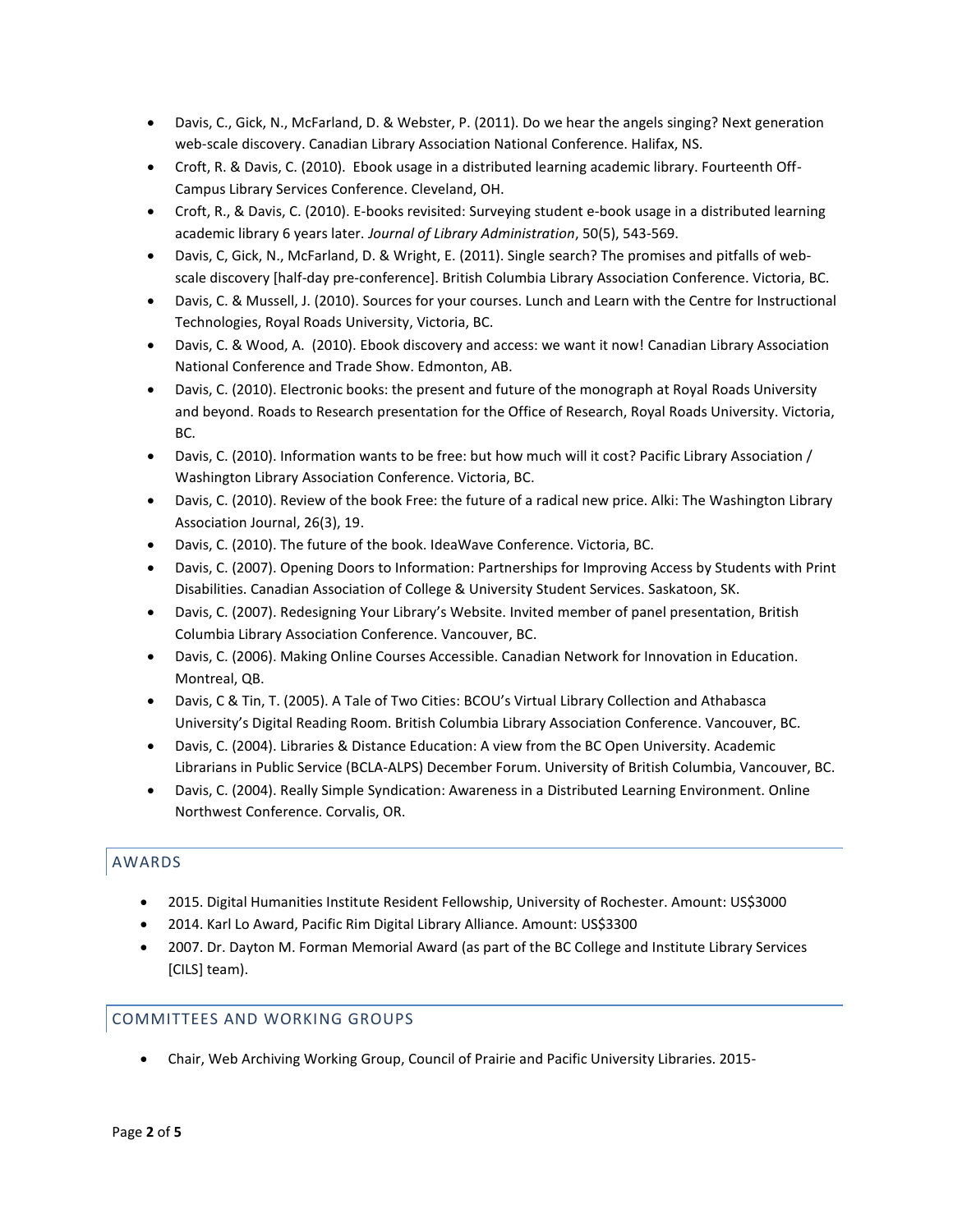- Preservation Experts Group (PEG), Portage Research Data Management Network, Canadian Association of Research Libraries (CARL). 2015-
- Chair, Digital Preservation Working Group, University of Victoria. 2015-
- Chair, Web Archiving Working Group, University of Victoria. 2013-
- Website Working Group, University of Victoria, 2015-
- Discovery and Linking Technology Committee, University of Victoria. 2013-
- Web OPAC Committee, University of Victoria. 2012-
- Chair, Appointments Advisory Committee (AAC), University of Victoria. 2015-2016
- Chair, Website Working Group, University of Victoria. 2014-2015
- Chair, Emerging Technologies Interest Group, University of Victoria, 2012-2015
- Co-chair, Digital Scholarship and the Humanities Discussion Group (DS:Lib), sponsored by the Electronic Textual Cultures Laboratory, University of Victoria, 2013-2015
- Librarian representative, Royal Roads Faculty Association (RRUFA) Bargaining Committee. 2009-12
- Chair, Academic Librarians in Public Service (BCLA-ALPS). 2005-06.
- CanCore Metadata Initiative Working Group. 2003-06.

### PROFESSIONAL EXPERIENCE

**Digital Preservation Network Manager** Council of Prairie and Pacific University Libraries, 2015-2017 [0.5 FTE secondment from the University of Victoria]

 Lead the development of a technical and policy infrastructure to support long term preservation of digital objects for all COPPUL members.

**Systems Librarian** University of Victoria, 2012-

- Systems responsibilities include working with key stakeholders to develop, implement, maintain and enhance a wide range of library technologies.
	- o Actively involved in the Libraries' digital preservation initiatives and digitization projects, with expertise in Archivematica, LOCKSS, the Open Archival Information System (OAIS) Reference Model, and preservation-related metadata and other standards such as PREMIS, METS, MODS, and BagIt
	- o Oversees the Libraries' web archiving initiative (Archive-it)
	- o Technical lead for the Integrated Library System (Voyager) and actively involved with the management of web-scale discovery (Summon, OCLC)
	- o Technical lead for the Institutional Repository (DSpace)
	- o Technical lead for the Libraries website
	- o Technical lead for all Public Knowledge Project software, including Open Journal Systems (OJS), Open Conference System (OCS), and Open Monograph Press (OMP)
- (2012-2015) Subject responsibilities for Business and Economics include departmental liaison, classroom instruction, assisting users with the use of information resources, and participating in the development and assessment of library collections.

#### **Technical Services Librarian** Royal Roads University, 2008-12

Library lead for all major technology projects.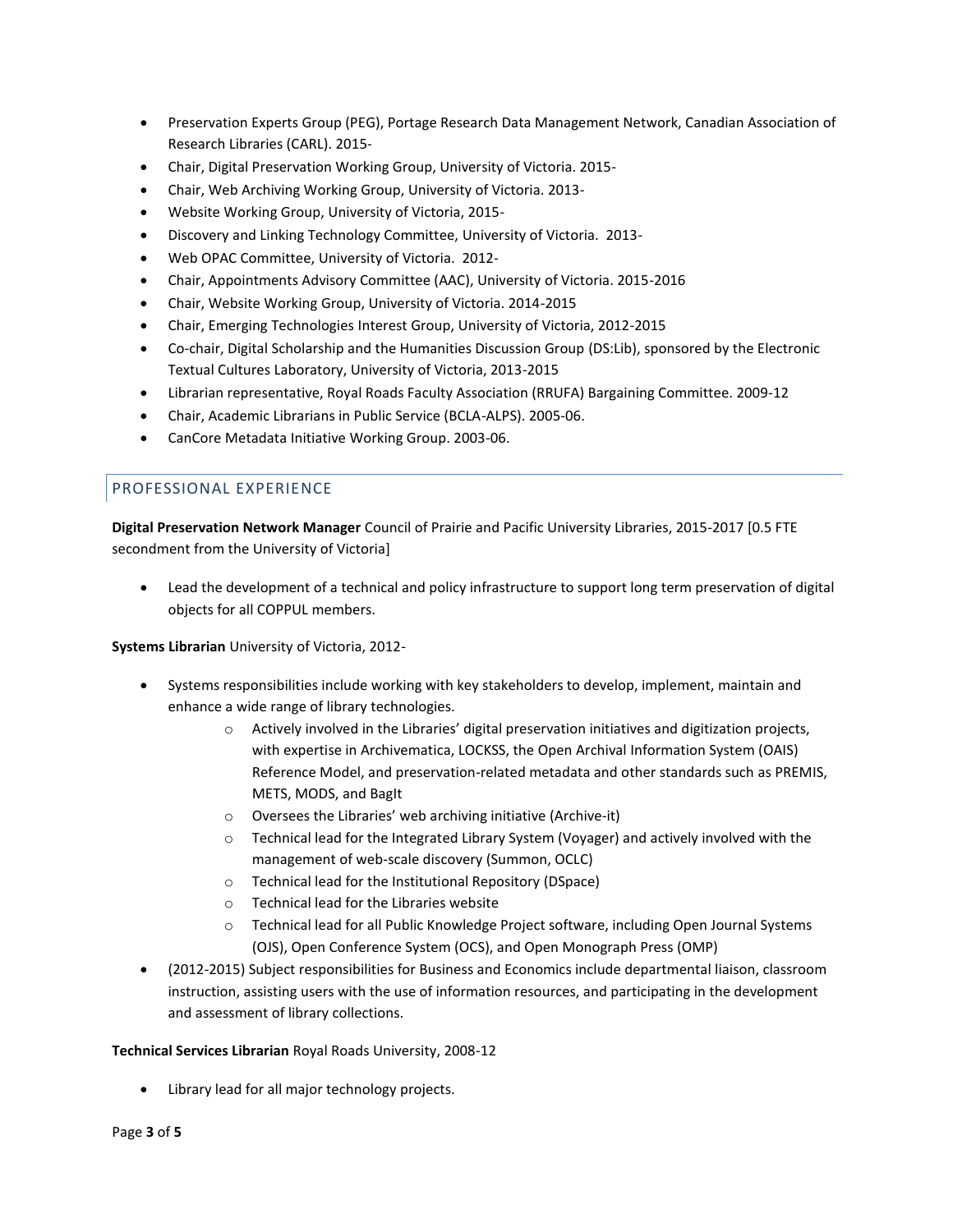- Responsible for supervising all cataloguing and other Technical Services staff, which included work planning, performance reviews, and performance management.
- Systems administrator for the Library's Integrated Library System (Voyager).
- Oversaw all metadata creation, production, and workflow, based on applicable standards such as MARC, AACR2, Dublin Core, and OAI-PMH.
- Oversaw monograph acquisitions budget and coordinated the purchasing activity of liaison librarians.
- Oversaw an evolving online book collection of over 120,000 titles.
- Participated in outcomes-based Library instructional programming to students in all programs.
- Provided online and in-person research support for students and faculty.
- Liaison librarian for the School of Environment and Sustainability.

#### **Systems and Reference Librarian** Langara College, 2006-2008

- Managed workflow and technology for alternate format production, including electronic distribution, and cataloguing and resource management via Innovative's WebPAC Pro.
- Developed and monitored best practices for cataloguing.
- Supervised copy cataloguing and performed complex and original cataloguing using MARC, AACR2, LCSH and LCC.
- Liaised with colleges and print disabled students throughout the province on adaptive technologies and alternate format usage.

#### **Academic Liaison and Systems Librarian** BC Open University/Thompson Rivers University, 2003-2006

- Managed and facilitated access to all electronic resources.
- Managed the library website.
- Identified and incorporated innovative technologies into the organization as a whole, including virtual reference and dynamic in-course content generation via RSS.
- Delivered training and information sessions for faculty and staff.
- Provided research and reference services in person, by telephone and online to students, faculty and staff.

#### **Course Consultant** Department of Arts and Sciences, BC Open University, 2004

 Provided subject expertise for the creation of a web-based information literacy course targeting online learners.

#### **Learning Objects Coordinator** Information Services, UBC Library, 2002-03

 Coordinated UBC Library's Learning Objects Initiative for the delivery of web-based library instruction. Involved project management, campus-wide liaising, intellectual property management, instructional design and expertise in learning objects metadata.

#### **Graduate Academic Assistant** Xwi7xwa Library, UBC, 2002-03

- Performed original and copy cataloguing using DRA Classic.
- Created and delivered face-to-face library orientations.
- Provided reference services in person, by telephone and online.